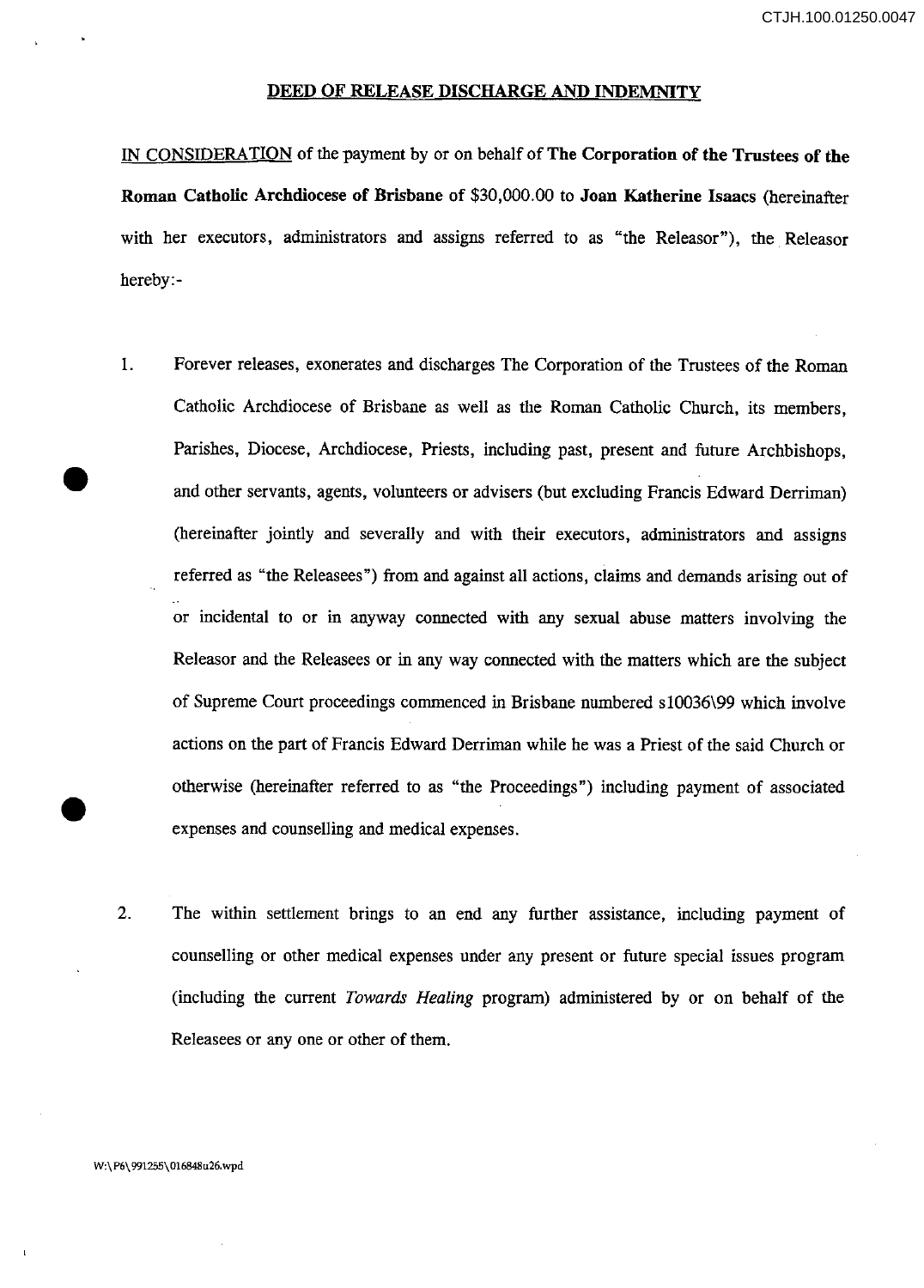-2-

- 3. Agrees to prepare and arrange for a Notice of Discontinuance in relation to the Proceedings to be signed and filed within seven (7) days after payment of the agreed sum. Both the Releasor and the Releasees agree to bear their own costs of and incidental to the Proceedings.
- 4. Acknowledges that the settlement is made without admission of liability by or on behalf of the Releasees and in the context of legal advice received from Thynne & Macartney that the said Corporation would successfully defend the Proceedings and secure an order for costs against the Releasor and that the offer of compensation is provided for pastoral care reasons to try and help the Releasor come to terms with Derriman's conduct and enable the Releasor and her husband and family to move on with their lives. **In** the context in which the settlement is offered, the confidentiality of the settlement as provided for herein is paramount.
- 5. Undertakes and agrees to indemnify and keep harmless from loss the Releasees, jointly and severally, in respect of any action or claim brought against the Releasees (or anyone or more of them) by any party arising out of or incidental to or in any way connected with the factual matters that are the subject of the Proceedings and settlement as provided for herein or in any way connected with any sexual abuse matters involving the Releasor and the Releasees.
	- . 6. Agrees that the within releases and indemnities may be pleaded by the Releasees as a bar to any proceedings or claims as a right to indemnity in respect of any such claim.

#### W,\P6\991255\Ol6848u26.wpd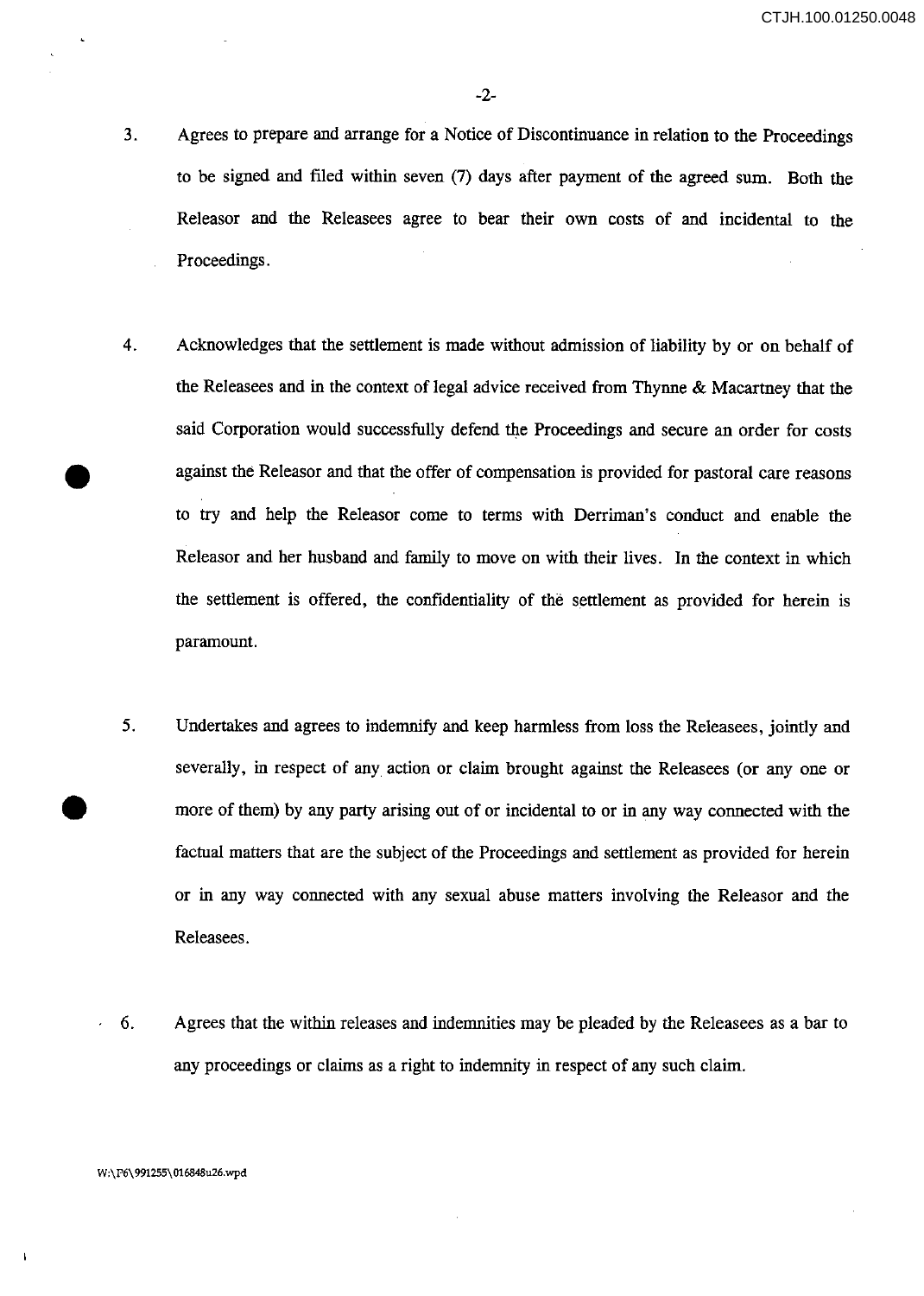-3-

- 7. The Releasor, agree that the terms of settlement are to remain strictly confidential and are not to be made known publicly or to third parties (prior to or after this release is executed) except for the purposes of enforcing the terms of the settlement. If asked by any third party about the matter, the parties are at liberty to disclose only that *"the dispute has been resolved and the terms are to remain confidential"* or words to that effect. The requirement for confidentiality extends to the Releasor's lawyers or other agents.
- 8. Agrees not to make (or cause to be made) disparaging remarks or other comments about the Releasees (or anyone of them) or enter into discussions in relation to the subject matter of the proceedings or in relation to any sexual abuse matters or issues involving the Releasor and the Releasees or this settlement, to any party, including the Releasees (or anyone or other of them). This settlement is to bring to an end the discussion of the matters in issue.
	- 9. Notwithstanding the confidentiality requirements of Clauses 7 and 8 hereof, the Releasor shall be at liberty to make confidential disclosure of any sexual abuse issues and/or any consequential matters arising therefrom which are the subject of confidentiality under this release, discharge and indemnity, for:
		- a. genuine therapeutic treatment purposes; and/or
		- b. if otherwise compelled by law to do so.

## 10. Acknowledges and accepts that:

- a. The Releasees are entitled to injunctive relief against the Releasor to prevent a breach of either Clauses 6, 7 or 8 hereof or both of them; and
- b. a Statutory Declaration sworn by a proper officer of The Roman Catholic

•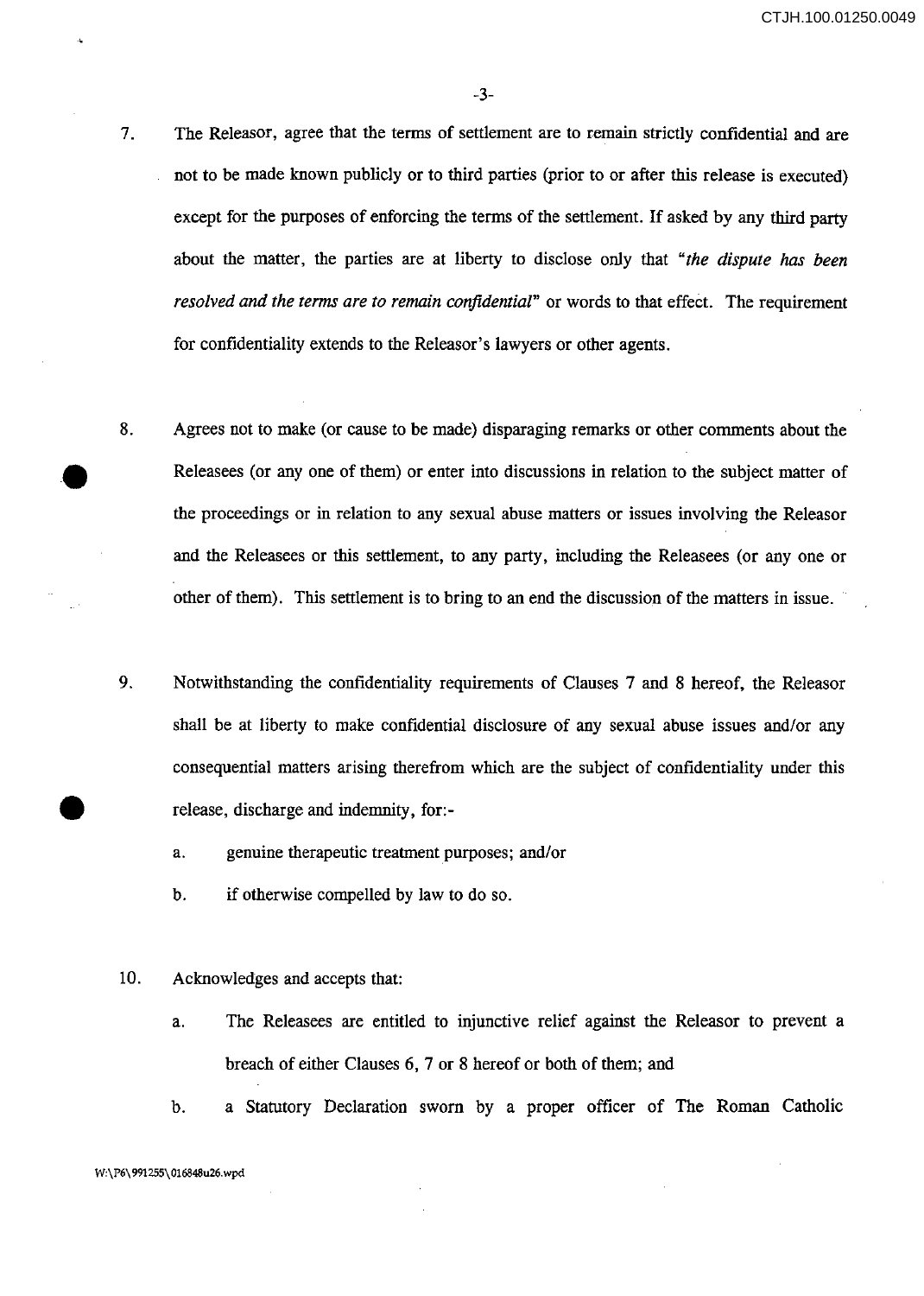Archdiocese of Brisbane forwarded to the Releasor shall be sufficient proof of the Releasor's breach of Clauses 6, 7 and 8 and sufficient to found any action brought by the Releasees against the Releasors; and

- c. on breach of either Clauses 6, 7 and 8 hereof or both of them, the Releasees (or any one of them) shall be entitled at their option to, either,:
	- (i) take injunctive action to enforce the terms of the settlement; or
	- (ii) provide notice to the Releasor cancelling the within settlement and requiring repayment of the settlement monies, which repayment the Releasor shall make payable to the Releasees within seven (7) days of receiving such notice.
- 11. **In** the construction and interpretation of this Release Discharge and Indemnity, where the circumstances so require:-
	- (a) the singular shall include the plural and vice versa; and
	- (b) the neuter shall include the personal gender and vice versa; and
	- (c) the word "person" shall include natural persons, Bodies Corporate or voluntary associations and also the person's heirs, executors, administrators successors and/or assigns.
- 12. The parties acknowledge that the payment of \$30,000.00 includes any Health Insurance Commission refunds which are to be the responsibility of the Releasor.
- 13. The Releasor authorises the Releasees to pay the said settlement sum as follows:-

### W:\P6\991255\016848u26.wpd

•

•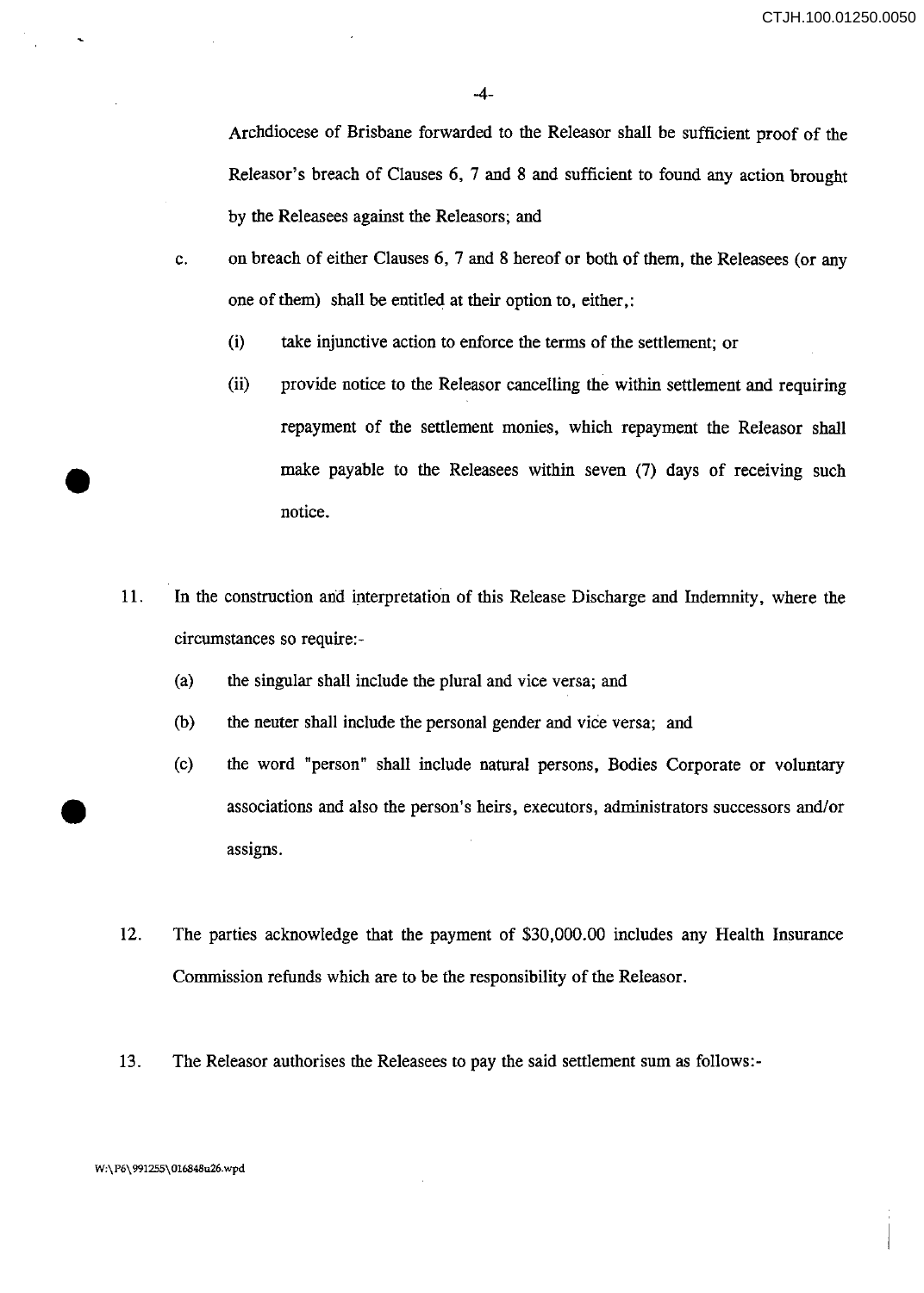) )  $\lambda$ 

)  $\lambda$ ) )

| (a) | Health Insurance Commission             | \$1,180,60  |
|-----|-----------------------------------------|-------------|
|     | <b>Cranston McEachern Trust Account</b> | \$28,819.40 |

Executed as a deed

 $\mathbb{R}^2$ 

Signed by the said **JOAN KATHERINE** ISAACS in the presence of :

.................................. Signature

(Signature of Witness)

• (Name of Witness in Full)

> Executed for and on behalf of the Releasees by their solicitors Thynne & Macartney duly authorised in the presence of:

(Signature of Witness)

•

................................. Signature